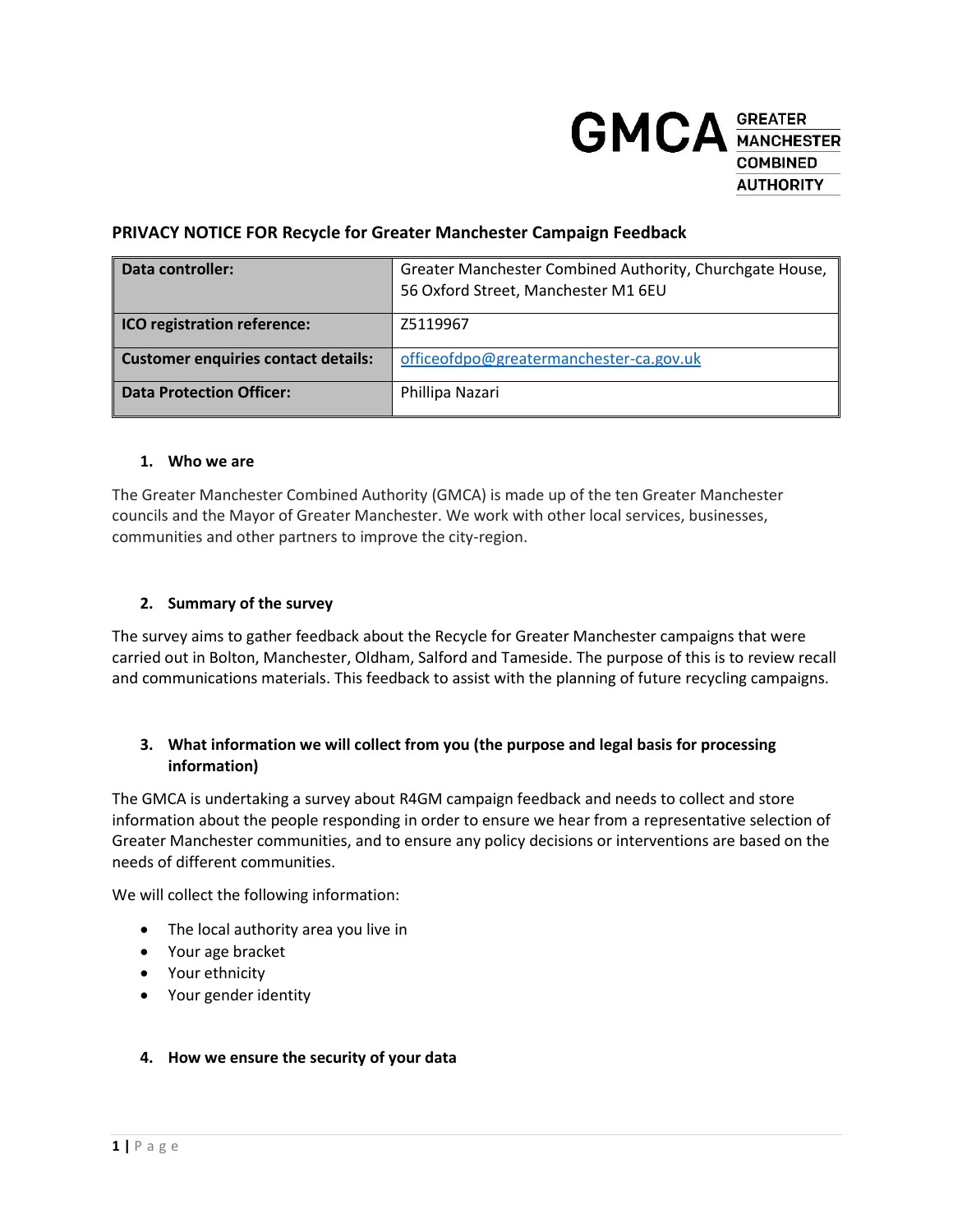GMCA is committed to the security of the information we collect and we use reasonable measures to prevent unauthorised access to that information. We are required to demonstrate that our solutions meet the required levels or personal, procedural, policy, data and technical security. The standards in ISO27001:2013 are applied as a benchmark. We are also certified under the Cyber Essentials (basic) Scheme. We will only process personal information for the purposes it has been collected or subsequently authorised.

We will be using software called Citizen Space provided by Delib. They have provided evidence that they are certified under the Cyber Essentials Scheme.

If we believe your information has been breached we will inform you, fully investigate the breach and take appropriate action. This action may include the involvement of law enforcement and the Information Commissioners' Office.

# **5. Information retention**

GMCA will keep your information for six years from the point at which you complete the survey.

## **6. Transferring data**

GMCA collects the minimum amount of information during surveys and does not routinely transfer this information to other systems or organisations. Data can be disclosed without consent, where, for example, it is required for the prevention or detection of crime.

## **7. What rights do individuals have?**

GMCA must comply with the General Data Protection Regulations (GDPR) and the Data Protection Act 2018. Individuals have specific rights, and you can find out more from the Information Commissioners office at [ico.org.uk.](https://ico.org.uk/)

# **8. Can I see my records, change them, or stop GMCA keeping my information?**

You have the right to request access to the information that we have collected about you. This might be if you want to change or delete it. You also have the right to request a copy of the data we have collected.

If you would like to make a request to access the data we have collected about you in this survey, please email [officeofdpo@greatermanchester-ca.gov.uk](mailto:dataprotection@manchesterfire.gov.uk).

As we do not collect any personal information that will identify you, such as your name, you will need to help us by confirming exactly when you completed the survey, and the IP address of the device you used. We may also need you to tell us other information that you provided in the survey to help identity your data in our files. You may be asked to provide photo ID before we release your information.

## **9. How can I make a complaint?**